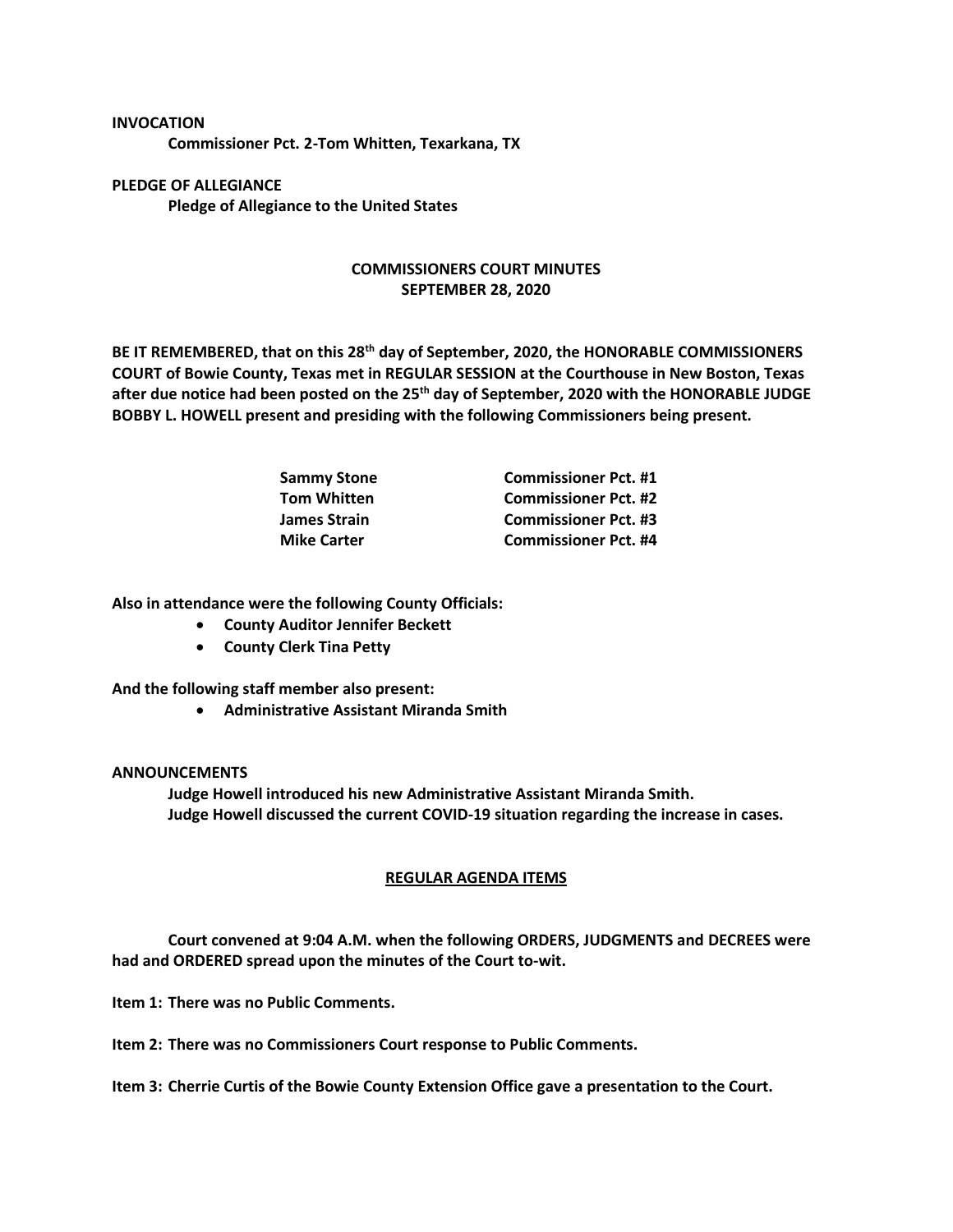**Item 4: On this 28th day of September, 2020, a motion was made by Commissioner James Strain and duly second by Commissioner Mike Carter to declare October 4-10, 2020 as National 4-H Week. Motion was put to a vote and all Commissioners voted yes and none voted no.**

**Motion carried.**

- **Item 5: On this 28th day of September, 2020, a motion was made by Commissioner Mike Carter and duly second by Commissioner James Strain to approve hazard pay for Bowie County Sheriff's Patrol Deputies and Courthouse Security pursuant to the Cares Act Funding. Motion was put to a vote and all Commissioners voted yes and none voted no. Motion carried.**
- **Item 6: On this 28th day of September, 2020, a motion was made by Commissioner Sammy Stone and duly second by Commissioner Tom Whitten to accept the salaries for the Auditor, Auditor Staff and the Court Reporters as set by the District Judges. Motion was put to a vote and all Commissioners voted yes and none voted no. Motion carried.**
- **Item 7: On this 28th day of September, 2020, a motion was made by Commissioner Mike Carter and duly second by Commissioner James Strain to transfer \$1,000,000.00 from the 040-101-101 Operating to the 010-101-101 Operating. Motion was put to a vote and all Commissioners voted yes and none voted no. Motion carried.**
- **Item 8: Mr. Todd Kisel gave a presentation to the Court regarding Texas Association of Counties Property and Casualty Insurance.**
- **Item 9: On this 28th day of September, 2020, a motion was made by Commissioner Sammy Stone and duly second by Commissioner James Strain to table, until next Court, the proposal for Bowie County Property and Casualty Insurance. Motion was put to a vote and all Commissioners voted yes and none voted no. Motion carried.**
- **Item 10: On this 28th day of September, 2020, a motion was made by Commissioner Tom Whitten and duly second by Commissioner Mike Carter to accept and approve the FY2021 Continued Multi Year Improvement Grant from Texas Indigent Defense Commission. Motion was put to a vote and all Commissioners voted yes and none voted no. Motion carried.**
- **Item 11: On this 28th day of September, 2020, a motion was made by Commissioner Sammy Stone and duly second by Commissioner Mike Carter to Vacate the Northern Pines Subdivision. Motion was put to a vote and all Commissioners voted yes and none voted no. Motion carried.**
- **Item 12: Judge Howell removed this agenda item (to approve and accept a grant from the Center for Tech and Civic Life in the amount of \$62,095.50 for the public purpose of planning and operationalizing safe and secure election administration in Bowie County in 2020).**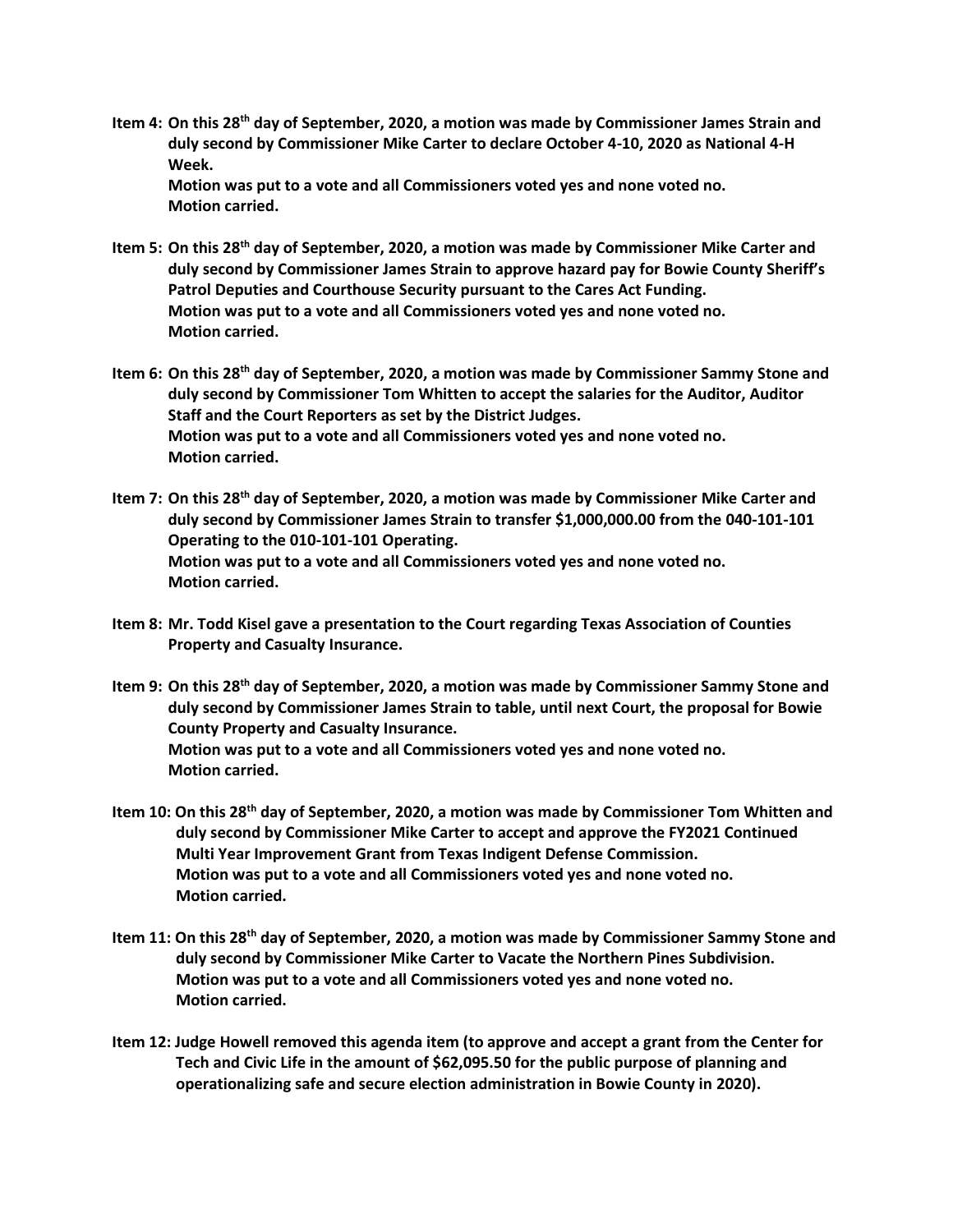- **Item 13: On this 28th day of September, 2020, a motion was made by Commissioner James Strain and duly second by Commissioner Tom Whitten to approve the 2020-2021 Truancy Prevention and Intervention Grant Resolution. Motion was put to a vote and all Commissioners voted yes and none voted no. Motion carried.**
- **Item 14: On this 28th day of September, 2020, a motion was made by Commissioner Sammy Stone and duly second by Commissioner Tom Whitten to approve the Bowie County Provided Cellular Telephone Request and the Bowie County Cellular Telephone Reimbursement Request Form. Motion was put to a vote and all Commissioners voted yes and none voted no. Motion carried.**
- **Item 15: On this 28th day of September, 2020, a motion was made by Commissioner Mike Carter and duly second by Commissioner James Strain to accept the Proclamation Honoring Retiring New Boston, Texas Mayor Johnny Branson. Motion was put to a vote and all Commissioners voted yes and none voted no. Motion carried.**
- **Item 16: On this 28th day of September, 2020, a motion was made by Commissioner Sammy Stone and duly second by Commissioner Mike Carter to table the action to amend and update the On-Site Sewage Facility Order for Bowie County. Motion was put to a vote and all Commissioners voted yes and none voted no. Motion carried.**
- **Item 17: On this 28th day of September, 2020, a motion was made by Commissioner Mike Carter and duly second by Commissioner Tom Whitten to table the approval of the contract for Designed Representative Services for On-Site Sewage Facilities Inspection. Motion was put to a vote and all Commissioners voted yes and none voted no. Motion carried.**
- **Item 18: On this 28th day of September, 2020, a motion was made by Commissioner Mike Carter and duly second by Commissioner James Strain to table the action to set fees for On-Site Sewage Facility Inspection and Health Inspection Fees. Motion was put to a vote and all Commissioners voted yes and none voted no. Motion carried.**
- **Item 19: On this 28th day of September, 2020, a motion was made by Commissioner Sammy Stone and duly second by Commissioner Mike Carter to set the meeting dates for the 2020-2021 Bowie County Commissioners Court. Motion was put to a vote and all Commissioners voted yes and none voted no. Motion carried.**
- **Item 20: On this 28th day of September, 2020, a motion was made by Commissioner Mike Carter and duly second by Commissioner Sammy Stone to approve budget adjustments (line item transfers).**

 **Motion was put to a vote and all Commissioners voted yes and none voted no. Motion carried.**